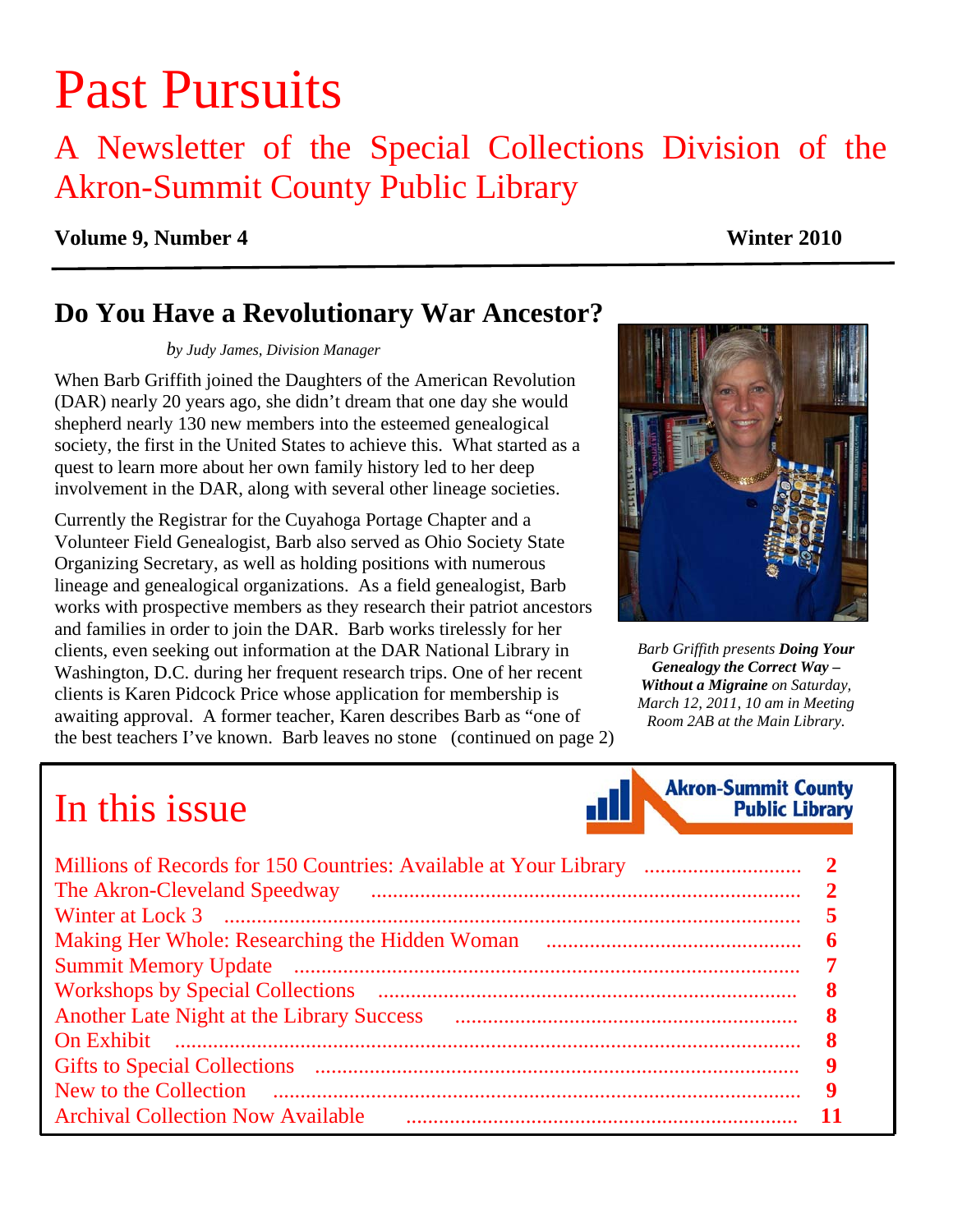### <span id="page-1-0"></span>**Revolutionary War (cont.)**

unturned and teaches you where to look, how to look, why certain records are important, the importance of staying on task, and doing it right. She is phenomenal."

On Saturday, March 12 at 10 am, Barb will share her knowledge and enthusiasm as she presents *Doing Your Genealogy the Correct Way – Without a Migraine.* She will discuss requirements for joining lineage societies, explain the process, and provide instruction and tips for conducting your research. Detailed handouts will be provided. Join us March 12, 2011, 10 am in meeting room 2AB at the Main Library. To sign up, please contact Special Collections at 330.643.9030 or speccollections@akronlibrary.org.

### **Millions of Records for 150 Countries: Available at Your Library**

Looking for a marriage record for your greatgrandparents who were married in Palermo, Sicily in 1885? Those records are available! Special Collections is pleased to be among a growing number of libraries around the world that have been named affiliate libraries with the Church of Latter-Day Saints Family History Center Library in Salt Lake City. This status allows us to offer our researchers access to millions of microfilmed records for a modest fee of \$5.50 per roll.

The holdings of the Family History Center Library may be searched through their online catalog: [http://www.familysearch.org/eng/Library/FHLC/fra](http://www.familysearch.org/eng/Library/FHLC/frameset_fhlc.asp) meset fhlc.asp. Search options include surname, place, keyword, author, subject, and title. Resources include family histories, military, church, immigration, vital records, and more for over 150 countries. Any record that includes the notation "film notes" is available for loan. For more information about this service, contact Special Collections at 330.643.9030 or speccollections@akronlibrary.org.

### **The Akron-Cleveland Speedway**

#### *by Michael Elliott*

"Gentlemen start your engines." That familiar refrain has been the starting signal for automobile races for decades. It's been heard at Daytona, Indianapolis, Pocono and - Akron?? Before there even was a NASCAR, automobile racing has been popular. For a short time, Akron ranked right up there with other cities on the most popular racing circuit.

Automobile racing wasn't new to Akron in the mid 1920s. Races had formerly been run on dirt tracks doubling as horse racing tracks at both Fountain Park in Akron and at the recently opened horse track in Northampton Township north of Akron. This arrangement proved unsatisfactory due to the enormous clouds of dust the cars raised and other shortcomings. If automobile racing was to continue in the area, clearly a specialized track was needed. Enter Akron sports promoter Frank Nied and a consortium of area investors. Proposed in early June of 1926, a building site was quickly selected and fortuitously located just to the north of the Northampton (later Ascot) horse racing track. The location could hardly have been better chosen. Located on the old State Road in Northampton Township, it was on the main thoroughfare between Cleveland and Akron and was considered ideal as it would draw spectators from both cities. It was also roughly halfway between Altoona and Indianapolis, two of the more significant raceways of the time. Although considerably smaller in circumference than other board tracks around the country, the Akron track was to be built along similar plans. The most attractive benefit of a board track was that it could be constructed quickly.

The early summer of 1926 saw the building of the track begin in earnest. The *Akron Beacon Journal* of June 12, 1926 reported the track would be one and a half miles in length with seating for 30,000. One grandstand was to be constructed to seat 12,000, plus there would be room for another 10,000 spectators in the infield. Twenty acres were set aside for parking and a second 10,000 seat grandstand was planned. It

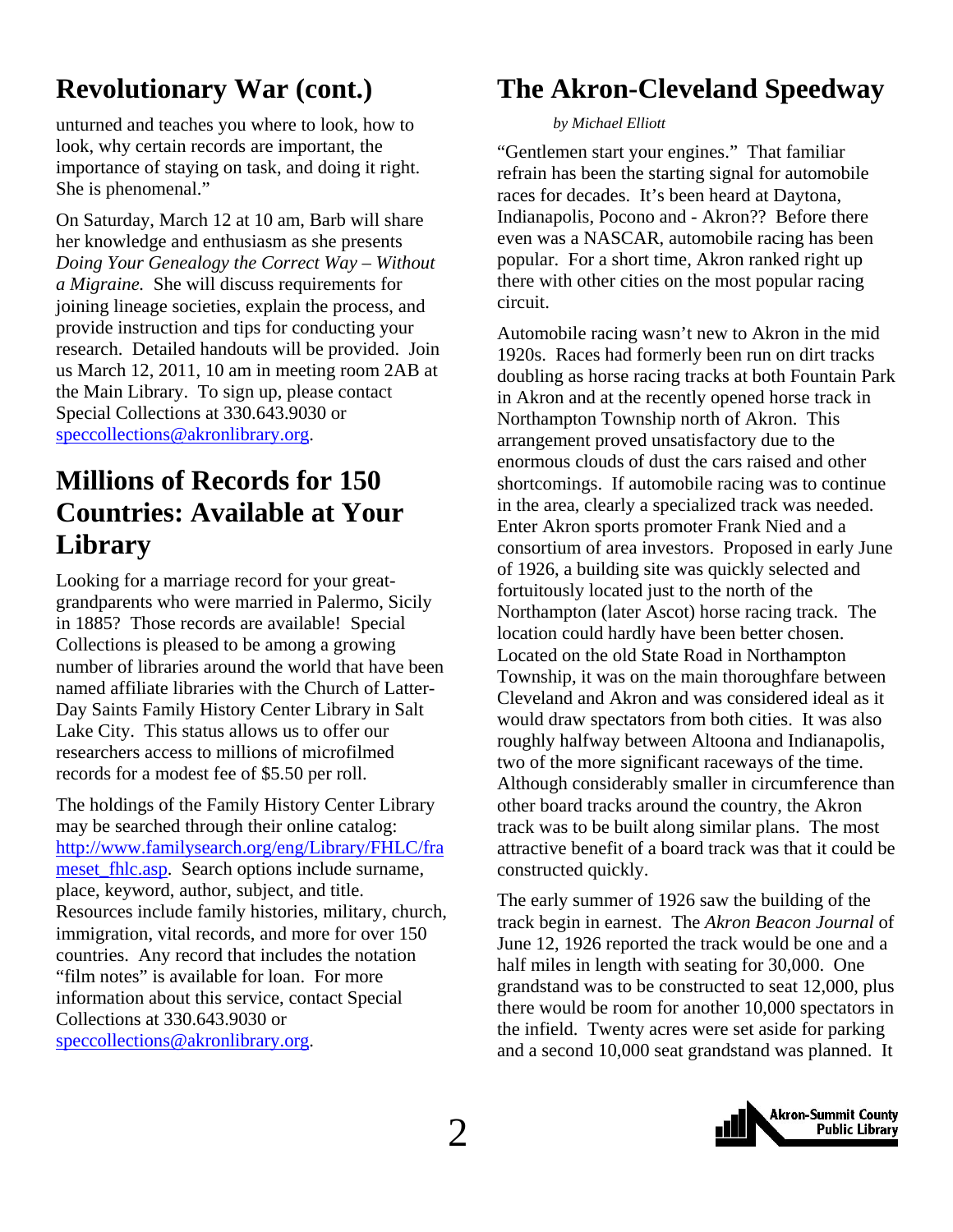was projected to cost \$750,000 although this estimate proved to be much higher than the eventual total cost of just under one half-million dollars.

The *Akron Times-Press* of August 19, 1926 reported the track would contain 1,200,000 board feet of Louisiana yellow pine lumber. Then plentiful and inexpensive, the timber was cut into 16 foot lengths with the amount to be used equivalent to 47 fully loaded railroad flatcars. In addition, a total of 115 tons of nails were to be used. A total parcel of 50 acres was used, with access to the infield provided for parked cars. The spectators electing to park in the infield had the option of viewing the race from along the lower rail. On August 30, 1926, the *Akron Times-Press* reported that it was hoped that the infield might also be used for football games and that "hundreds of persons have visited the bowl during the (ongoing) construction period." If the promoters had hoped to generate interest in the track, they were rewarded. The ongoing construction proved to be an irresistible curiosity for area residents with the newspaper reporting "the track is a mecca for hundreds of persons daily. There is a constant stream of visitors to the speedway."

One major adjustment to this plan, likely due to the dimensions of the property, was that the eventual length of the track was reduced to a ½ mile "oval" or "bowl." This was a full mile shorter than was originally planned, and for a short time, the Akron-Cleveland Speedway was the only track in the country of this length. The short length of the track caused an extreme slope of 45 degrees on the turns and 23 ½ degrees on the straight-aways. (For reference, the highest banks on the current Daytona Speedway are but 31 degrees.)

The high angle was necessary due to the comparative smallness of the track. The extreme slope however enabled the racers to achieve higher speeds.

Initially projected to be ready for racing the following spring, Nied was able to schedule a race for Labor Day in 1926. On the day of the inaugural race, a corps of motorcycle policemen were stationed at differing intersections within a radius of 20 miles of the track to provide directions. Anticipating parking difficulties, fans from the Akron area were directed to park their vehicles on the horse race track or to utilize the specially scheduled buses for the occasion. Although more than 20,000 fans were forecast, a total of probably 15,000 viewed the race. Attendance was off that day due to passing rain showers both the previous weekend and earlier that morning. The first five finishers split a purse of \$5,000 with Akron's own Ralph "Whiz" Sloan taking first place and \$2,000. The remainder of the field that day wasn't so fortunate with the racers finishing sixth through fifteenth receiving a \$50 "also ran" stipend.

The hazards for race car drivers in that era were many. They had no seat belts as many actually believed that they were safer if they were thrown clear of the car in an accident. Although goggles were always worn, no helmets were used. The suspension was a back bruising leaf-spring all around. Even on the newer tracks, traction was not good as the wood very quickly became extremely slick with oil leaking from the cars. To top things off, drivers frequently had the extra responsibility of being their own mechanics. This all added up to a dangerous situation with far too often fatal results. At least three drivers were killed on the Akron speedway during races, and numerous others



*The Akron-Cleveland Speedway from Greater Akron which was published in 1927 by the Akron Engraving Company.* 

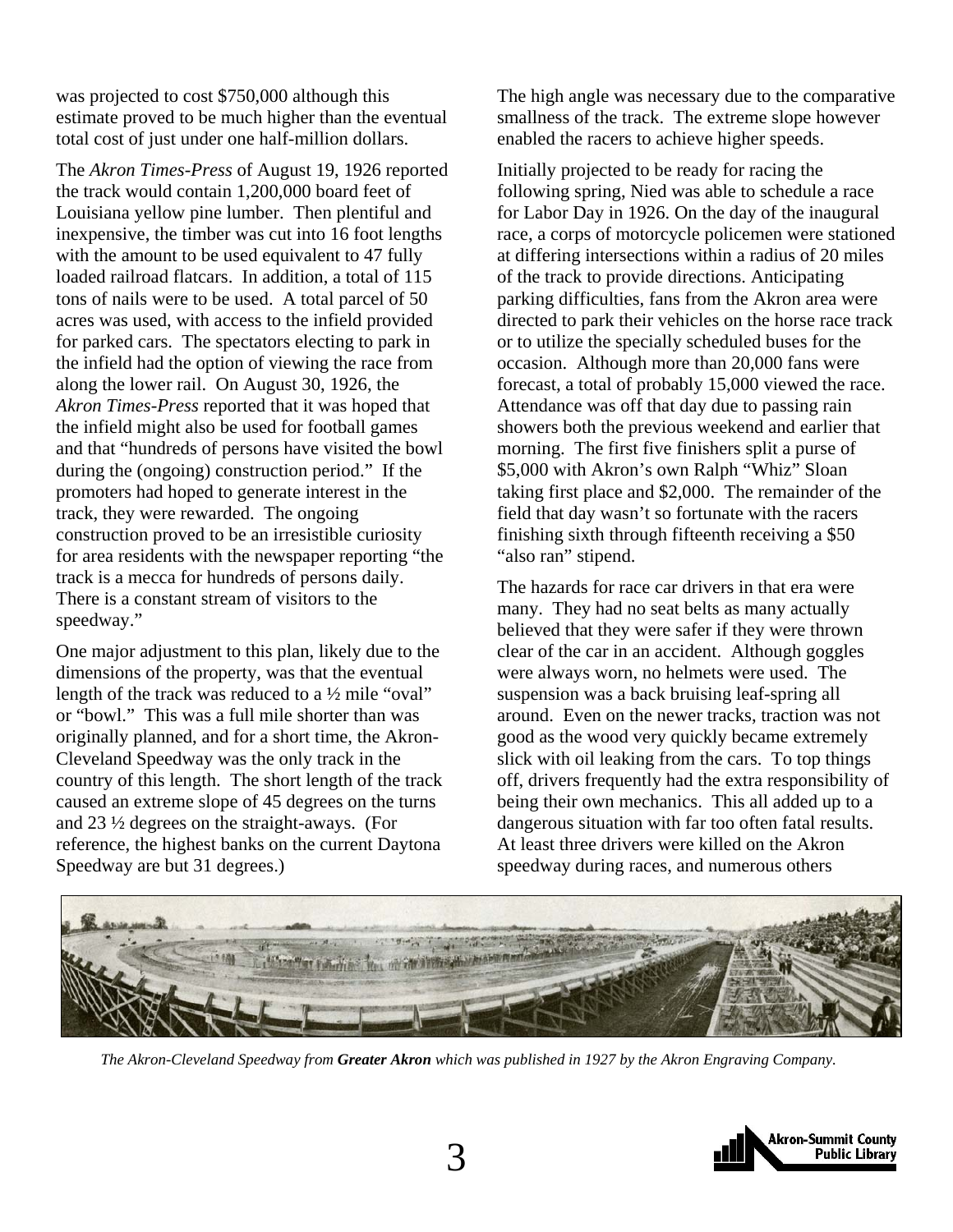were badly injured. It's little wonder that Akron sports writing legend Jim Schlemmer referred to the racecars in his reporting as "angel-makers" and derided the public for their desire to see wrecks.



*This advertisement appeared in the Akron Times-Press on Friday, June 17, 1927.* 

John Snowberger, whose father Russell raced on the Akron track, recalled his father telling him stories of his time as a racer. On one board raceway – probably not Akron – Russ came around the near turn and was met with the heart-stopping sight of a

human head in the track. He swerved quickly to avoid the obstruction. As he zoomed past he could see that it was just a fan poking his head through a hole in the poorly conditioned track, apparently wanting a worm's eye view of the race.

But perhaps the biggest danger to drivers was the unending shards of wood thrown up from the deteriorating track surfaces. Snowberger's rival William "Shorty" Cantlon – another frequent visitor to the Akron track – once finished a race despite being pinned to his seat by a large splinter thrown up from the track by a car in front of him and penetrating his upper arm.

Despite all of the hardships they endured, drivers were able to make a respectable living. Russ Snowberger made \$10,000 in 1930 (including \$800 in the race here on June 22, 1930) – a substantial amount and considerable more than the average yearly salary at the time. "Shorty" Cantlon won the race that same day having gained a tremendous advantage by taking an early lead. His car kicked up splinters which flattened the tires of those following too closely behind him.

The high cost of maintenance contributed heavily to the demise of board tracks. The upkeep of the track was difficult due to the ongoing battle with the elements and the wear on the wood from the hard rubber tires of the period. Just prior to the initial race in Akron, Labor Day 1926, the builder declared that the track would survive for five years. The promoters figured on a "normal" track life of three seasons before the weather took its toll. After only two short years of operations, the *Akron Beacon Journal* of May 6, 1929 referred to the track as the "ancient, timbered platter that marks the Akron-Cleveland speedway." The race that had been run the previous day was won by Charles "Dutch" Bauman. He was the winner mainly by default as he was the only one of the 15 entries to complete the race. All of the other racers were knocked out of the race by wrecks. A major contributor to the smashups was the poor condition of the track. The paper noted it was "showing signs of wear and the beating it has taken from the weather has made indents in the boards that often makes the cars swerve dangerously

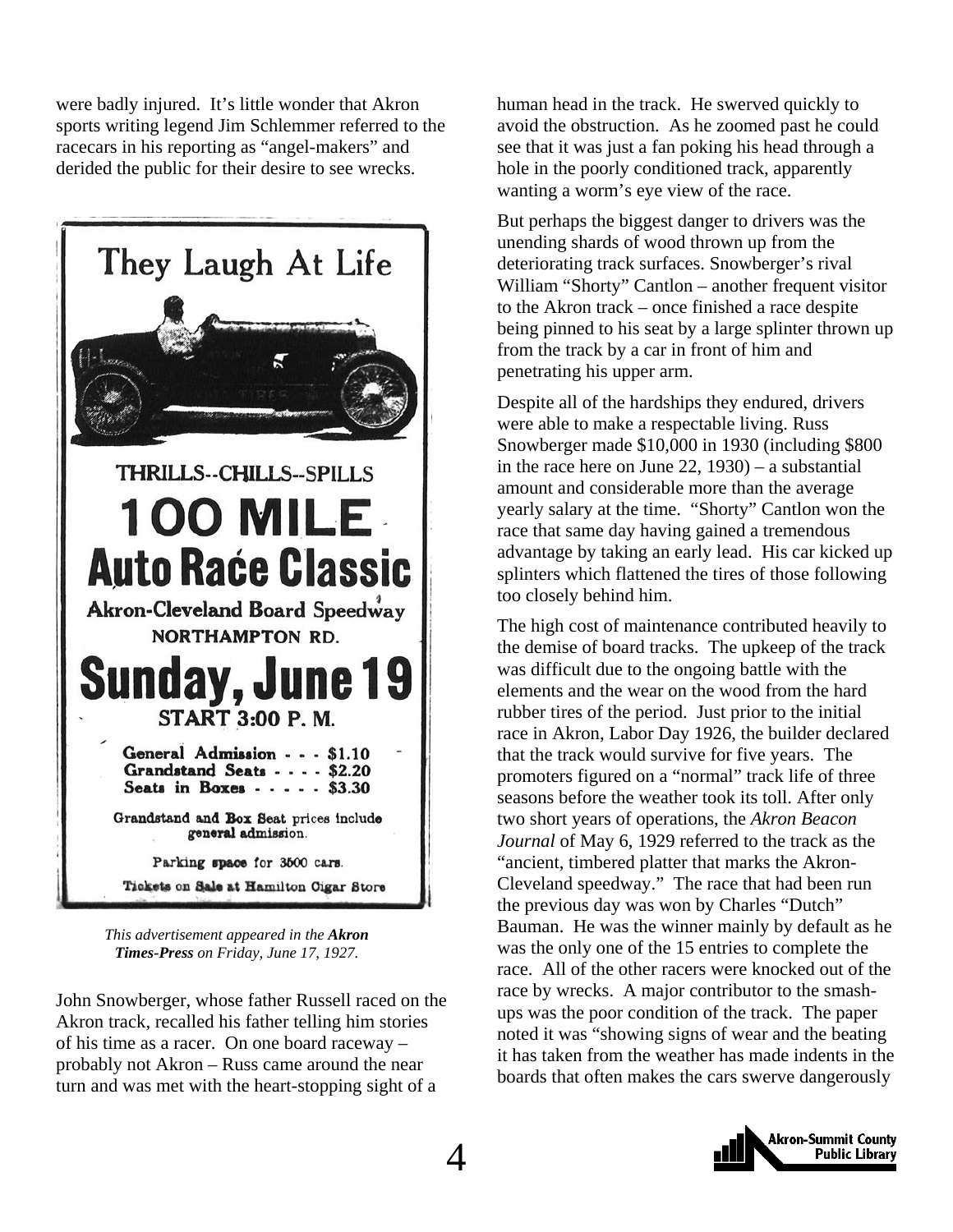<span id="page-4-0"></span>at the turns." After another long winter, things had only worsened. Following the race of June 22, 1930 the *Akron Beacon Journal* announced that "the four year old speedway is on its last pins. The saucer will soon be at a place where it will be cheaper to tear it down and rebuild than to repair."

A final, anticlimactic race was held on September 28, 1930. Track conditions proved so bad that the race was halted after 162 of the scheduled 200 laps had been completed. Several holes had opened in the track during the race forcing the cancellation. Immediately afterwards, race officials inspected the track and promptly condemned it stating no more races would be sanctioned in Akron unless a replacement track was built. Given the economics of the time, it was decided constructing a replacement would be inadvisable and unprofitable.

And so board racing in Akron came to an abrupt end. No demolition was necessary. The track itself rapidly disappeared piece by piece during the deepening depression as local residents salvaged what they could carry for firewood and building material.

### **Winter at Lock 3**

#### *by Cheri Goldner, Librarian*

Downtown Akron's seventh consecutive holiday celebration at Lock 3 got underway on Friday, November 26. The fun continues through January 30, featuring: Ohio's largest seasonal ice rink; a Holiday Market with local artisans as well as craftsmen from Akron's sister city of Chemnitz, Germany; the largest display of gingerbread-related items in the United States, courtesy of Jill Sell and Fred Dolan of Sagamore Hills; crafts and activities for kids at the *Kinderzone*, located in the O'Neil's basement this year; rides along the Ohio & Erie Canal towpath on the Magical Train (fee charged); dog sledding demonstrations; the Countdown to First Night, with the unveiling of a new handpainted banner every night from November 26 to First Night; and the Akron History Exhibit and American Toy Marble Museum.

The museum features several new displays for the winter season.

- Celebrating the  $140<sup>th</sup>$  anniversary of the University of Akron in 2010, Archival Services has added an exhibit on the founding of Buchtel College in 1870.
- MetroParks Serving Summit County is celebrating its  $90<sup>th</sup>$  anniversary in 2011 and has contributed a taxidermy display and more.
- Stan Hywet has a new display on the rubber industry, including items formerly housed at the Goodyear World of Rubber.
- Hower House has added a small display with information about the historic home as well as images and items that evoke a fairy tale landscape, a theme which can be further explored with a holiday tour of Hower House itself.
- The Summit County Historical Society is showcasing many of its wonderful artifacts throughout the museum, the latest additions including sleds, toys, and winter coats from O'Neil's and Polsky's.

Food has always been a big part of the Lock 3 winter festivities, and that's no different this year. The Chowder House Café and Chef Louis Prpich are back for a second year with their delicious chowder, soups, chilis and specialty items. Other refreshments are provided by Ice Rink Grille and Food Court on the north terrace of Garden Alley and by the Thirsty Dog Brewing Co., including their brand-new Lock 3 Lager. The traditional Glühwhein (German mulled wine) is also back.

So be sure to plan a visit to Lock 3 before the winter fun ends on January 30. For more details, visit www.lock3live.com.

### **Subscribing to** *Past Pursuits*

Past Pursuits is an electronic newsletter emailed to more than 800 subscribers four times each year. To subscribe, e-mail us at speccollections@akronlibrary.org.

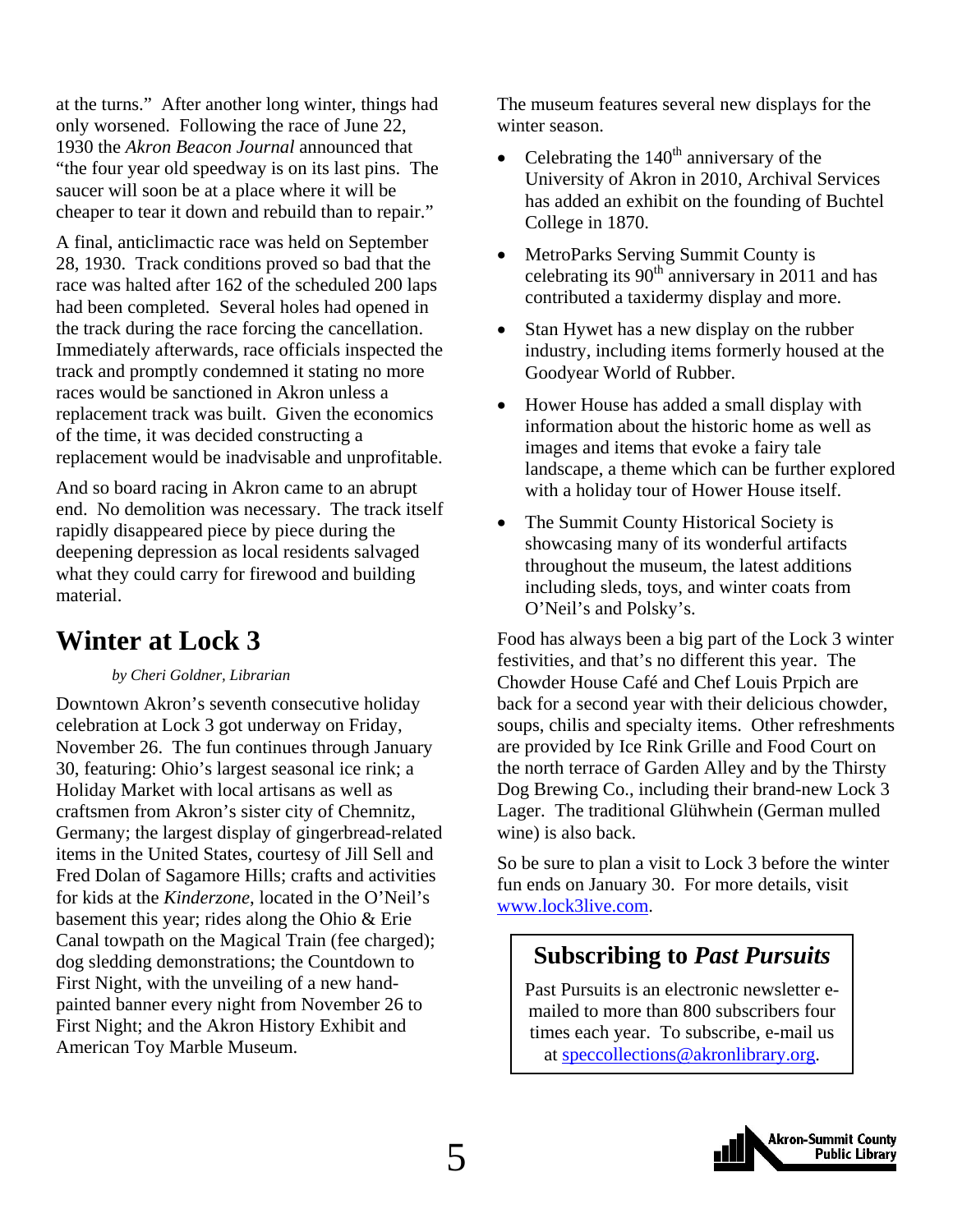### <span id="page-5-0"></span>**Making Her Whole: Researching the Hidden Woman**

#### *by Jane Gramlich, Librarian*

At some point, every genealogist will encounter women of mystery – the elusive mothers, sisters, wives and daughters of our more extensively recorded male ancestors. The further back you go in time, the harder it can be to learn about them. Whether they show up only as a hash mark on the 1840 U.S. Census, or as a vague "Mrs. Smith" on a ship's passenger list, these shadowy women often become frustrating brick walls. Finding their first and maiden names and their families of origin can be very difficult. They managed households and farms and helped run businesses; they were usually the ones recording vital statistics in family Bibles; most importantly, they were the ones giving birth to descendants. Yet the legal, societal, and cultural restraints put upon them meant that they left considerably fewer documents to demonstrate their existence and contributions.

Researching women involves many of the same sources you would likely be searching for anyway. Remember that women often show up in genealogical and historical records because they are connected to the men whose activities generated the records. Look in these documents for any evidence of your ancestor, even if it's just a clue. You may need to gain a basic understanding of the legal status of women in the time and place you're researching to get the most out of the sources. Read documents thoroughly, and read between the lines. Original records can be hard to come by, but if you're able, look at those rather than published abstracts or online submissions. They are likely to contain more information.

Property and legal records such as wills and deeds are good ways to uncover first names, maiden names, and parents' names. Wives and daughters are often listed in men's wills. Deeds can also cite names and demonstrate relationships. In some cases, deeds can name whole families of siblings if the land transaction stems from an estate. Cemetery headstones and burial records may provide

information that a death record does not, including more exact birth dates and birthplaces. Similarly, church records may also have details that civil vital records do not.

While military records are primarily about men, they will often contain information on the women in their lives. Pension files can give you wonderful details about the lives and conditions of veterans' families and survivors. Sometimes, vital information is provided. For example, the War of 1812 Pension Application Files often list the full maiden names of veterans' wives and the time and place of their marriage, information that can be otherwise very difficult to find for this time period.

| <b>WAR OF 1812.</b> 2008                                               |                                              |                             |                                   |
|------------------------------------------------------------------------|----------------------------------------------|-----------------------------|-----------------------------------|
| Numerie                                                                | SoLoun Anderson, Barney                      |                             | <b>BOUNTY LAND</b>                |
| W. O. 38862                                                            |                                              |                             | $92628 - 40 - 50$                 |
| W. C. 29778                                                            | Anderson, Elizabeth<br>Winner                |                             | The company<br>$34187 - 120 - 55$ |
| $-1111111$                                                             | $-11$                                        | <b>SEL</b>                  | 17.799111                         |
|                                                                        | Seavons Pvt., Capt. Patton's Co., Tenn. Mil. |                             |                                   |
| з.                                                                     |                                              | $88 - 14$                   |                                   |
| o                                                                      | ENLIFTED Oct. 4, 1813                        | "DISCHARGED<br>Jan. 4, 1814 |                                   |
| REMORNOS<br>or Soupier                                                 | 1853, 1855, Ezolid, Onyahoga Co., Ohio       | <b>REMARKS*</b>             |                                   |
| REMORRCE<br>1880.Euclid.Ohio<br>or Winow .                             |                                              | ×.<br>计控制                   |                                   |
| MAIDEN HAME<br>Elizabeth Heston<br>or Wagow                            |                                              |                             |                                   |
| <b>MARRIAGE OF</b><br>SOLDIER AND WIDOW1816, Jefferson, Green Co., Pa. |                                              |                             |                                   |
| DEATH '<br>Mch. 25, 1875, Euclid. Ohio<br><b>OF BOLDIER</b>            |                                              |                             |                                   |
| Deams<br>About 1892<br>or Wipow                                        |                                              | $-1.830$                    |                                   |

*This pension record lists Elizabeth Heston as the widow of Barney Anderson. It also gives the location of their marriage as Green County Pennsylvania.* 

"Cluster" genealogy is also an important approach. This method studies the family group as a whole, and even the records of neighbors and family friends, to help fill in the blanks where records on an individual are lacking. Look not only for the records of your ancestor, but also those of the people surrounding her, even if they're not related to you. It takes time, but it's worth it. For example, if you're descended from her first husband and you know she married again, look for the obituary of her second husband. It might tell you more about her than the obituary of the husband you're related to. Look for the birth and death records of all her children, not just the one in your line. Find as much information on her siblings as you can. Despite their limited legal rights, in some cases women could serve as

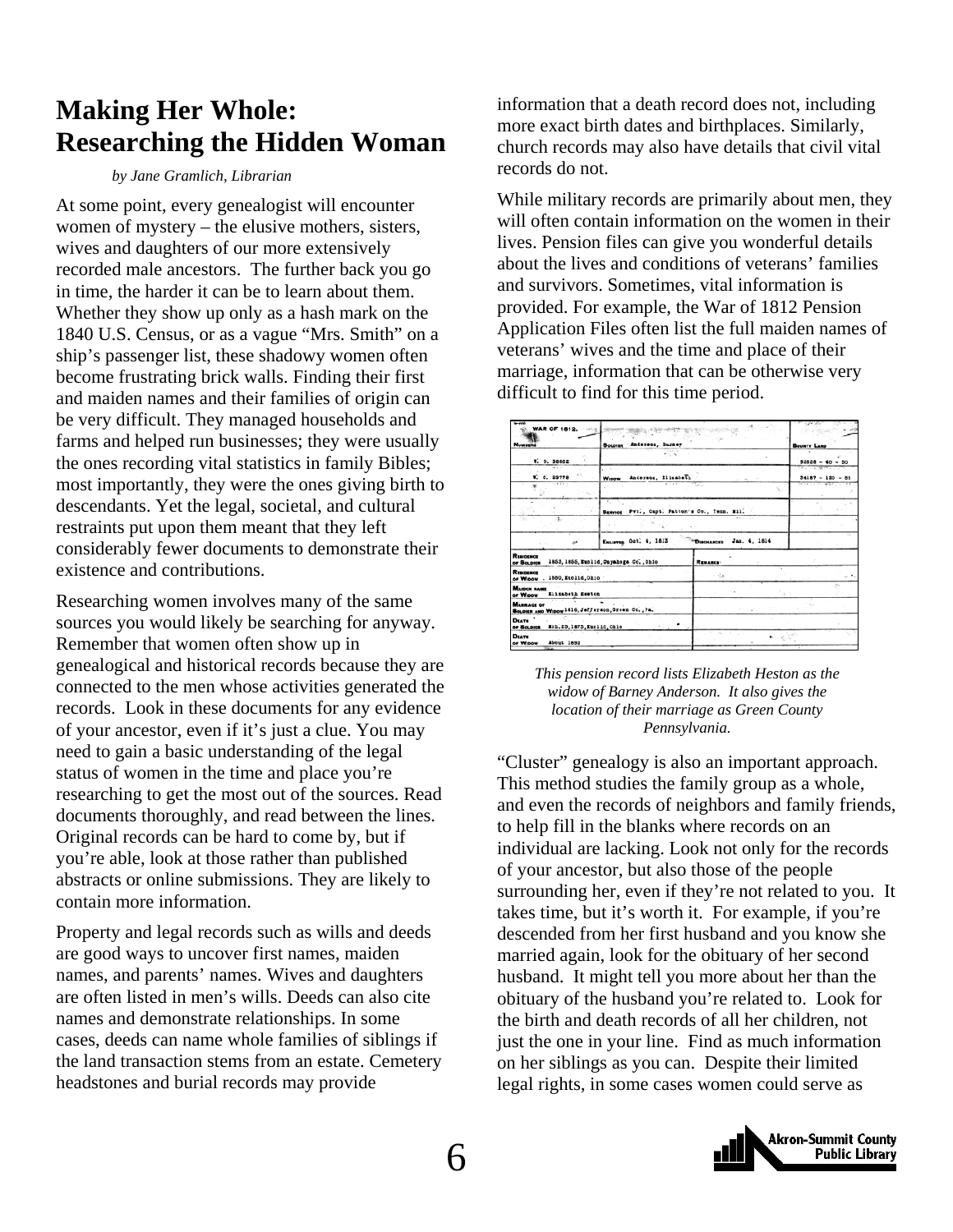<span id="page-6-0"></span>witnesses for others' undertakings. Could she have witnessed her brother's marriage or her neighbor's land purchase? When information is hard to find, even the smallest tidbits can be major discoveries.

If all else fails in your record search, or if time or budgetary constraints hamper your efforts, it's usually much easier to find more general resources dealing with the place and time period you're researching. Studying social, economic and political conditions, and even artifacts, can help you understand the lives of your female forebears. This is a worthwhile approach even when we know our ancestors' basic information, but it can be especially valuable when we don't.



*This image shows Jane's 2nd Great-Grandmother, Ellen Campbell Muir, and an unidentified child. Sometimes the only information we can find on our female ancestors is as murky as this photograph.* 

When it comes to family history, anything is better than nothing. A little imagination backed up by historical knowledge can bring our ancestors to life. Whether your mystery lady was a farmer's wife, a small-town girl or an immigrant laborer, read about the lives of women in similar situations and time

periods. She likely experienced the very same things. Reconstruct her surroundings by studying her community; she was part of it. Even if you never find out her name or who her parents were, you'll gain insight into her life that can't be provided by a record you can't find and aren't even sure exists.

There are at least two worthwhile books dealing with the challenges of researching women. *A Genealogist's Guide to Discovering Your Female Ancestors* by Sharon DeBartolo Carmack gives detailed information about the types of records and information that may be found about women, as well as case studies, source checklists and bibliographies for further study. *The Hidden Half of the Family: A Sourcebook for Women's Genealogy* by Christina Kassabian Schaefer is organized by state and gives basic outlines on legal milestones, information to help you analyze records, and lists of resources.

Pay close attention to your unknown female ancestor. Her story is waiting to be told.

### **Summit Memory Update**

The [Summit Memory Project](http://www.summitmemory.org/) welcomes the Lighterthan-Air Society (LTAS) as our newest partner. The LTAS is an international historical organization headquartered here in Akron which preserves the [history of buoyant flight. The Lighter-than-Air](http://www.summitmemory.org/cdm4/browse.php) Flight in Summit County Collection contributed by the LTAS contains the first twenty of many images documenting the growth of buoyant flight in Summit County, Ohio. Additional images will be added in 2011.

The [Ruth Wright Clinefelter Postcards Collection](http://www.summitmemory.org/cdm4/browse.php) is now complete. It contains 2,657 images of postcards. The cards provide snapshots of our history through the lens of the everyday people who lived it. They capture disasters like the 1913 flood and vacation spots like Summit Beach or Silver Lake. Notes about a family member's illness or the search for work are also preserved. Now that the collection is complete, we are even more grateful to Ruth for creating the collection and sharing it with her community.

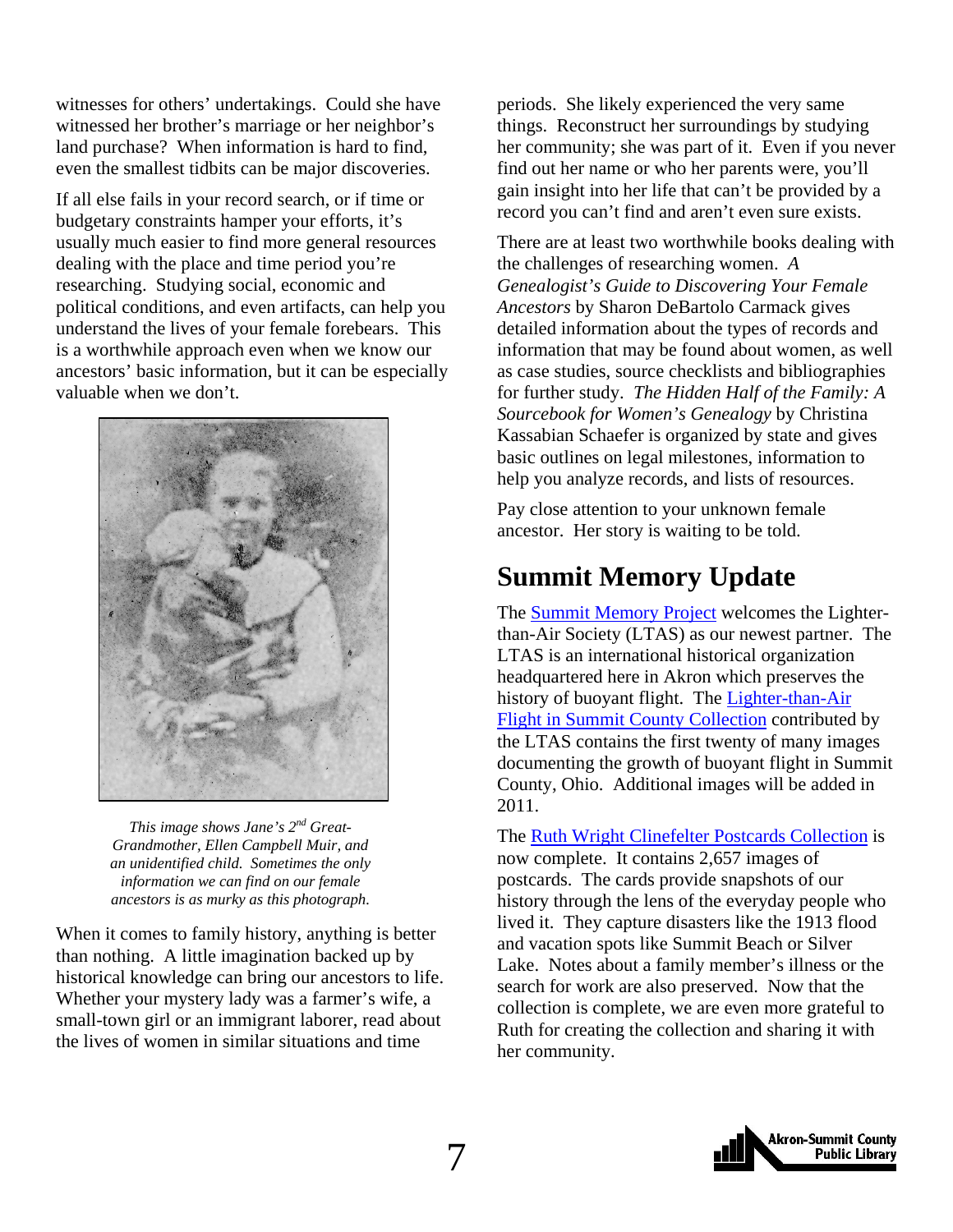### <span id="page-7-0"></span>**Workshops by Special Collections**

#### **Getting Started in Family History**

*Saturday, January, 15, 10 – 11:30 am OR Saturday, February 12, 10 – 11:30 am*  Join the Special Collections Division for an introduction to genealogy for new family historians. Each session will include an overview of genealogical sources available at the Library, suggestions for getting started, and tips for organizing your research. This workshop meets in the Special Collections Division - Third Floor, Main Library. For more information and to sign up, contact the Special Collections Division, 330.643.9030 or speccollections@akronlibrary.org.

#### **Getting Started in African American Genealogy**

*Saturday, February 26, 10 am – noon*  Do you want to trace your African American family tree? Not sure how or where to begin? The Special Collections Division presents a class for genealogy beginners who have a specific interest in African American ancestral research. This workshop meets in Meeting Room 1 – Main Library. For more information and to sign up, contact the Special Collections Division, 330.643.9030 or speccollections@akronlibrary.org.

### **Another Late Night at the Library Success**

Late Night at the Library 2010 was another resounding success! More than 80 guests enjoyed an evening of genealogical research, camaraderie, and fun Friday, October 22. Many thanks go to the Summit County Chapter of the Ohio Genealogical Society for co-sponsoring this event.

Plan to join us for the  $7<sup>th</sup>$  Annual Late Night at the Library in the autumn of 2011!

*Published by the Special Collections Division of the Akron-Summit County Public Library, Akron, Ohio* 

### **On Exhibit**

#### **December 2010 Akron: Home of Lighter-Than-Air Technology, Past and Present**

Special Collections is hosting an exhibit from the Lighter-Than-Air Society in the third floor exhibit case. On display are historic images of lighter-thanair flight. From the World War I kite balloons used for observation and the B-Ships used for coastal patrols to the U.S.S. Akron and Macon, the images tell Akron's lighter-than-air story. Also included are images from the construction of the Goodyear Airdock, Macy's Thanksgiving Day Parade Balloons created by Goodyear, and images of the next generation of lighter-than-air flight from Lockheed Martin.

You can also visit the beginnings of the Lighter-Than-Air Society's online collection at [www.SummitMemory.org.](http://www.summitmemory.org/)

#### **January – March 2011 Late 19th Century Wood Type and Other Printing Oddities**

The introduction of wood type in 1828 by Darius Wells, a New York newspaperman, made large size moveable type easily accessible to all printers. As the American printing industry expanded in the 19<sup>th</sup> century, large letters were required to produce posters and broadsides. Wood was the logical material choice because of its lightness and known printing qualities.

The practicality of wood type, combined with the impetus given broadside advertising by notables such as P.T. Barnum, led to wide usage of plain and then fancy wood typefaces. Type made from cherry, pine, maple and other materials are on display.

Other letterpress printing items including wood and metal engravings as well as examples of book binding and antique and modern letterpress posters are also included. The display has been assembled by Akronite Michael Lapides and graphic designer and letterpress printing aficionado Bobby Rosenstock of Marietta.

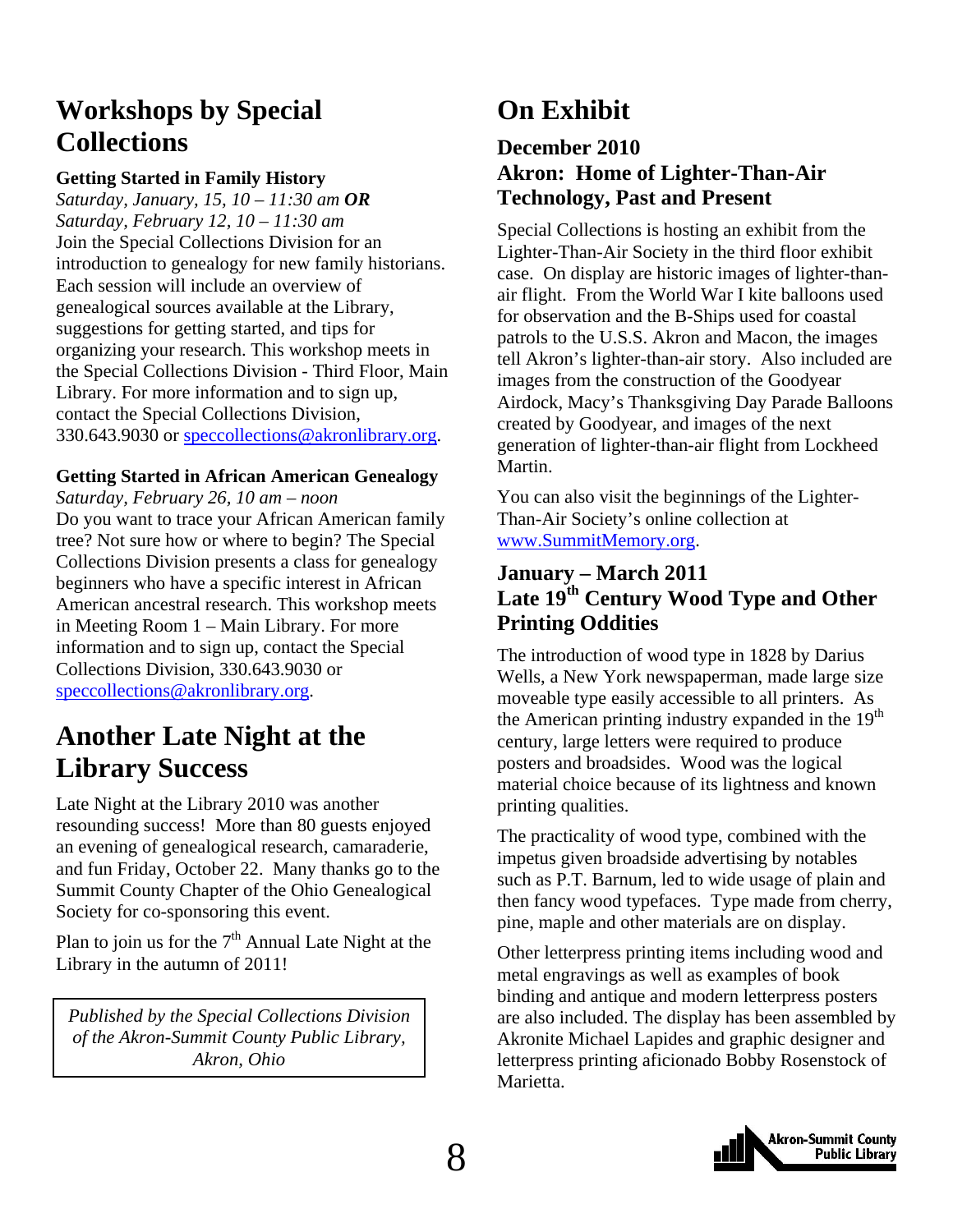### <span id="page-8-0"></span>**We would like to thank the following for their generous donations:**

Jennifer Cauffield for photographs of the Cauffield, Wetmore, and Van Buskirk familes

The Cuyahoga Portage Chapter Daughters of the American Revolution for *My Father Was a Soldier: the Real Daughters of the American Revolution* 

Mindy Fortune for *Akron Kiwanis Directory; South High School yearbook, 1929; Trinity Memorial Anniversary: The Place Where 300,000 People Live* 

Barbara Griffith for *The Indian Wars* by Carol Behrman

Patricia Kennard for research and oral history interviews pertaining to Akron Summit Community Action Agency

Jim McGarrity for *Checkpoint One-Four: a Vietnam Veteran's Chronicle of Survivor Guilt, Posttraumatic Stress Disorder and Mending the Invisible Wound* 

Delores J. Mooney-Bartlett for *Judy Cody: Because He Lives* 

Harry E. Pontius III for *The Nicholas Pontius Line: 1540-2010* by Harry Edgar Pontius III

Richard Thome for *In Remembrance of Me: a Collection of Memorabilia from the Grace United Church of Christ, Loyal Oak, Ohio* 

Georgia Young for *Laws of Ohio, 1917; Rockel's Complete Guide; Nine Summit County postal covers* 

The Summit County Chapter Ohio Genealogical Society for chapter publications: *Glendale Cemetery Burial Records Vol. II [1870-1891], Mt. Hope Cemetery, Bath Township Cemeteries, Highpoint Articles on Summit County, Ohio Townships*

### **New to the Collection**

#### **Alabama**

Marriage records of Shelby County, 1896-1899

#### **Georgia**

The early history of Jackson County Official history of Fulton County

#### **Kentucky**

Adair history & biographies Barren County cemetery records Green County marriages, 1901-1930 Green County obituaries, 1899-1912 History of Franklin County History of Lexington: its early annals and recent progress Kentucky vital statistics: record of marriages in Shelby County, 1792-1851 The history of Marshall County The times of long ago: Barren County

#### **Maryland**

Absconders, runaways and other fugitives in the Baltimore City and County jail, 1831-1864 Abstracts of Carroll County newspapers, 1831-1846 The Asbury Methodist Episcopal Church collection baptismal records 1851-1917 Salisbury The Asbury Methodist Episcopal Church collection marriage records 1851-1922, Salisbury, Wicomico County Baltimore Life Insurance Company: genealogical abstracts Bastardy cases in Baltimore County, 1673-1783 Carroll County marriage licenses, 1837-1899 Citizens of the eastern shore of Maryland, 1659- 1790 Genealogical abstracts from The Brunswick Herald: 6 Mar, 1891 to 28 Dec. 1894 Index to marriages in The (Baltimore) Sun, 1851-60 Marriage licenses of Frederick County, 1811-1840 Maryland freedom papers. 2 vols. Anne Arundel County; Kent County Maryland oaths of fidelity Methodist records of Baltimore City, 1799-1850 Worcester County Orphans Court proceedings. 1777-1832

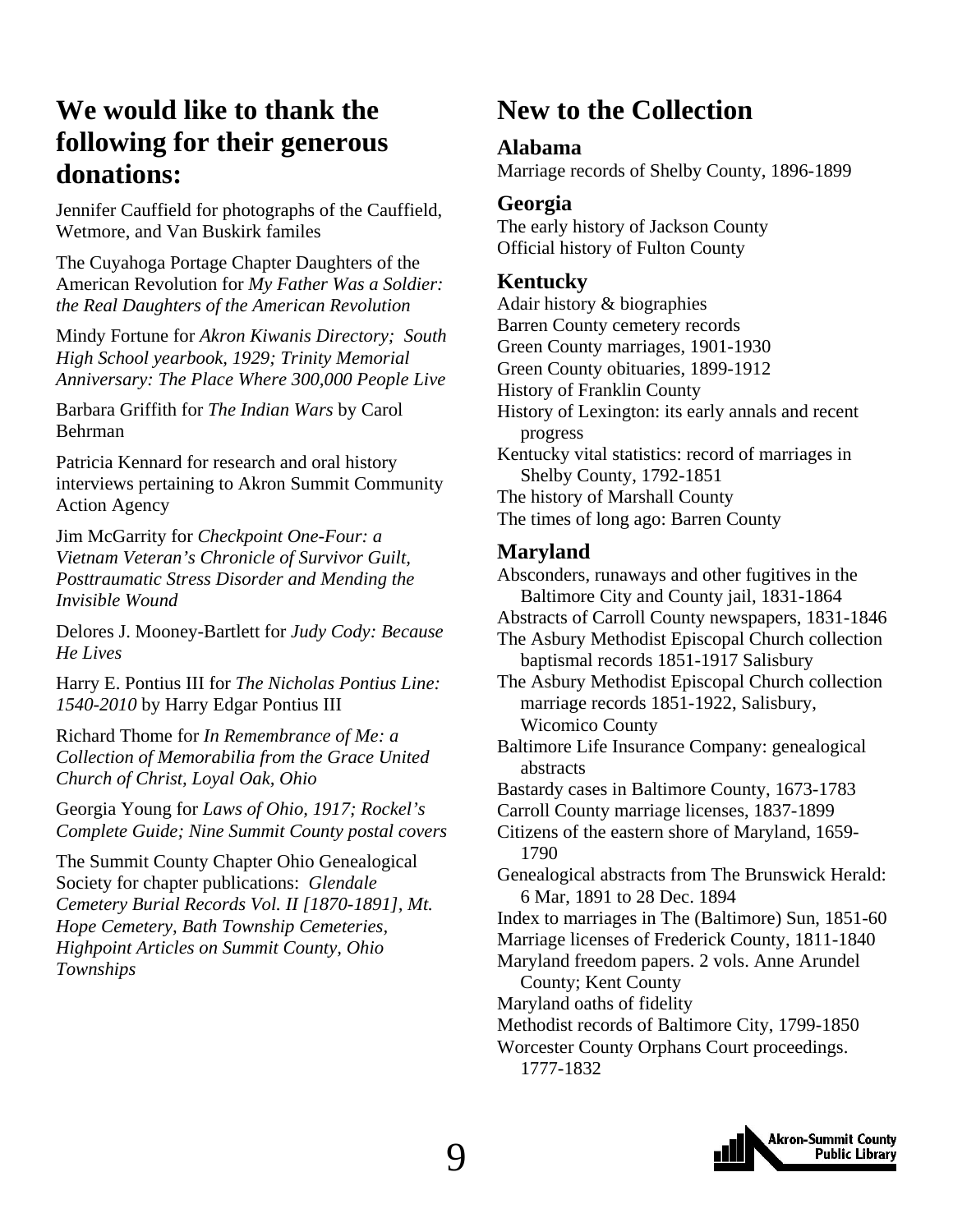#### **Massachusetts**

Early families of Hull

The history of Bridgewater

- The Massachusetts Bay Company and its predecessors
- Mayflower descendents and their marriages for two generations after the landing, including a short history of the Church of the Pilgrim Founders of New England

#### **Michigan**

City of Wyandotte death records. 1897-1939

City of Wyandotte Ford City death records, 1906-22

- Mt. Hope Cemetery (Goss), Rush Township, Shiawassee County
- Streets of River Rouge, Wayne County, 1908-1916
- Thon's Funeral Home records, 1898-1995 [Wayne County]
- West Mound United Methodist Church Cemetery, Taylor

#### **New Jersey**

- The Burlington court book: a record of Quaker jurisprudence in west New Jersey, 1680-1709
- Early records of the Presbyterian Church of Squan Village, NJ: 1848-1900+
- Index to Early Dutch Settlers of Monmouth County by George C. Beekman

Monmouth County and the Spanish-American War: newspaper clippings from The Monmouth Democrat, Freehold

St. Mark's Episcopal Cemetery, Orange, Essex County

#### **New York**

The place names of Franklin County

Old tombstones & unusual cemeteries in Columbia **County** 

Quakerism in the city of New York, 1657-1930

- Vital records of Ancramdale Presbyterian Church, 1877-1993
- Vital records of St. John's Lutheran Church, Ancram, Columbia County, 1846-1945
- Will abstracts of Columbia County, 1828-1851: Part II, Books F-K

#### **Ohio**

The court of nisi prius of Cleveland: a history, including caricatures of the honorable judges

History of the Ohio Congress of Parents and Teachers, Inc.: organized May 1901, incorporated December 1924

#### **Pennsylvania**

Abstracts of Philadelphia County wills 1790-1819

African Americans in Mercer County

- African Americans in Pittsburgh
- African Americans of Harrisburg
- Bucks County will abstracts: 1870-1900
- Cemetery readings (and burial lots) in southwestern Pennsylvania

Burials in Grahamville Cemetery, North East, Erie **County** 

Clarion County will abstracts, 1841-1876

Runaway women: elopements and other miscreant deeds as advertised in the Pennsylvania Gazette, 1728-1789 (together with a few abused wives and unfortunate children)

#### **Rhode Island**

Little Compton families Rhode Island land evidences, 1648-1696

#### **Tennessee**

Early history of Nashville History of Davidson County

#### **Vermont**

Soldiers of the Revolutionary War buried in Vermont: and anecdotes and incidents relating to some of them

#### **Virginia**

1782 Greenville County: property valuation impressed during Revolutionary War 1782 Montgomery County tax listing Early Spotsylvania Co. records 1798 house tax and slave tax of Berkeley County Epitaphs of Gloucester and Mathews counties in Tidewater Virginia through 1865 Goochland County marriage bonds, 1730-1854 Jefferson County personal property tax lists, 1825-1841 King George County: a pictorial history

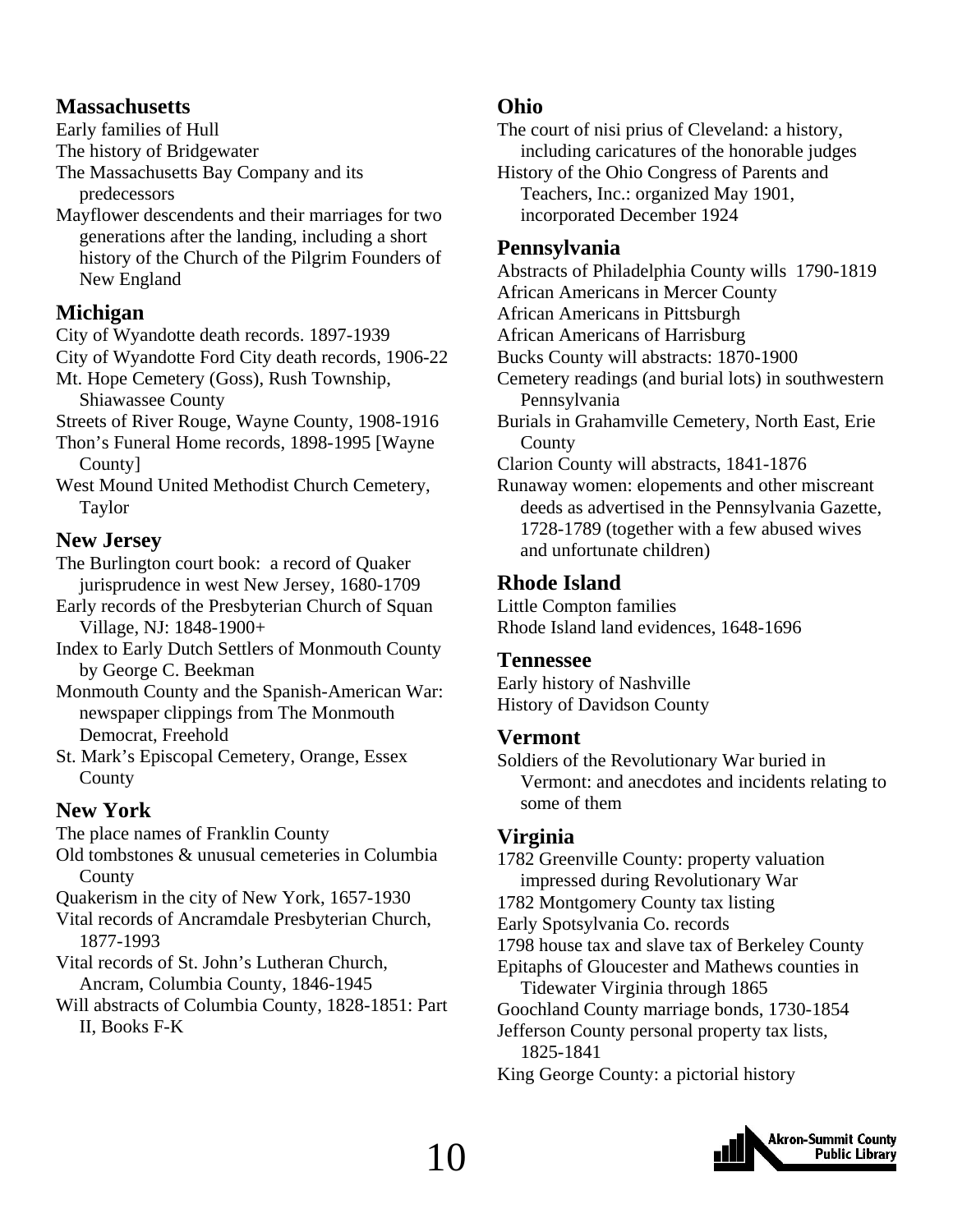#### <span id="page-10-0"></span>**Virginia (cont.)**

Middlesex County marriage records, 1853-1904 Hanover County: its history and legends Richmond, her past and present

History of Norfolk County and representative citizens

Virginia military bounty land in the Northwest territory

#### **West Virginia**

1782 Berkeley County tax listing Barbour County birth records, 1854-59 Barbour County history and biographies Burials in Jefferson County, 1977-1998 Cabell County history and biographies Calhoun County birth records, 1855-1860; death records, 1855-1859 Cemeteries of Martinsburg and Berkeley County, Cemeteries of Berkeley County Clay County birth and death records, 1858-1860 Documented history of Martinsburg and Berkeley **County** Early history of West Virginia Greenbrier County history and biographies Hampshire County (Virginia) births: 1865-1899 Hampshire County deaths 1866-1894 The historical atlas of West Virginia History of Logan County Monroe County history and biographies Putnam County history and biographies

West Virginia railroads: railroading in the mountain state

#### **Military**

- Benning's brigade: a history and roster of the Second, Fifteenth, Seventeenth, and Twentieth Georgia Volunteer Infantry Regiments
- A chronicle of War of 1812 soldiers, seamen and Marines

Encyclopedia of the genealogical history of the Presbyterian Church in southwestern Pennsylvania

First Alabama Cavalry, U.S.A.: a homage to patriotism

"He loves a good deal of rum…": military desertions during the American revolution, 1775-1783

#### **Military (cont.)**

A history of Company C 50th Pennsylvania Veteran Volunteer Infantry regiment: from the camp, the battlefield and the prison pen, 1861-1865 Manly deeds, womanly words: history of the 6th Regiment Maryland Infantry

The soldier's wealth is honor

#### **Reference**

The German element in the northeast: Pennsylvania, New York, New Jersey & New England Shifting winds of war: Indian Territory, 1861-1865

#### **Quakers**

The beginnings of Quakerism The second period of Quakerism

#### **Ireland**

Tracing your Northern Irish ancestors

#### **Genealogies**

Yahners and others

### **Archival Collection Now Available**

**The Times They Were A-Changin': Akron Remembers 1968 Collection** contains thirty-eight oral history interviews. These recollections focused on Akron during the civil unrest of July 1968 and were conducted in August 2008. For more information, please see the collection's finding aid at [http://www.akronlibrary.org/internetresources/sc/fin](http://www.akronlibrary.org/internetresources/sc/finding/AkronRemembers1968.pdf) ding/AkronRemembers1968.pdf. Many images captured during the six days of civil disorder and several of the recordings are available through www.SummitMemory.org.

Remember to bring your own headphones or earbuds to listen to the digital recordings. If you do not own headphones or earbuds, you can purchase earbuds from the Circulation Department of the Library for \$1.00.